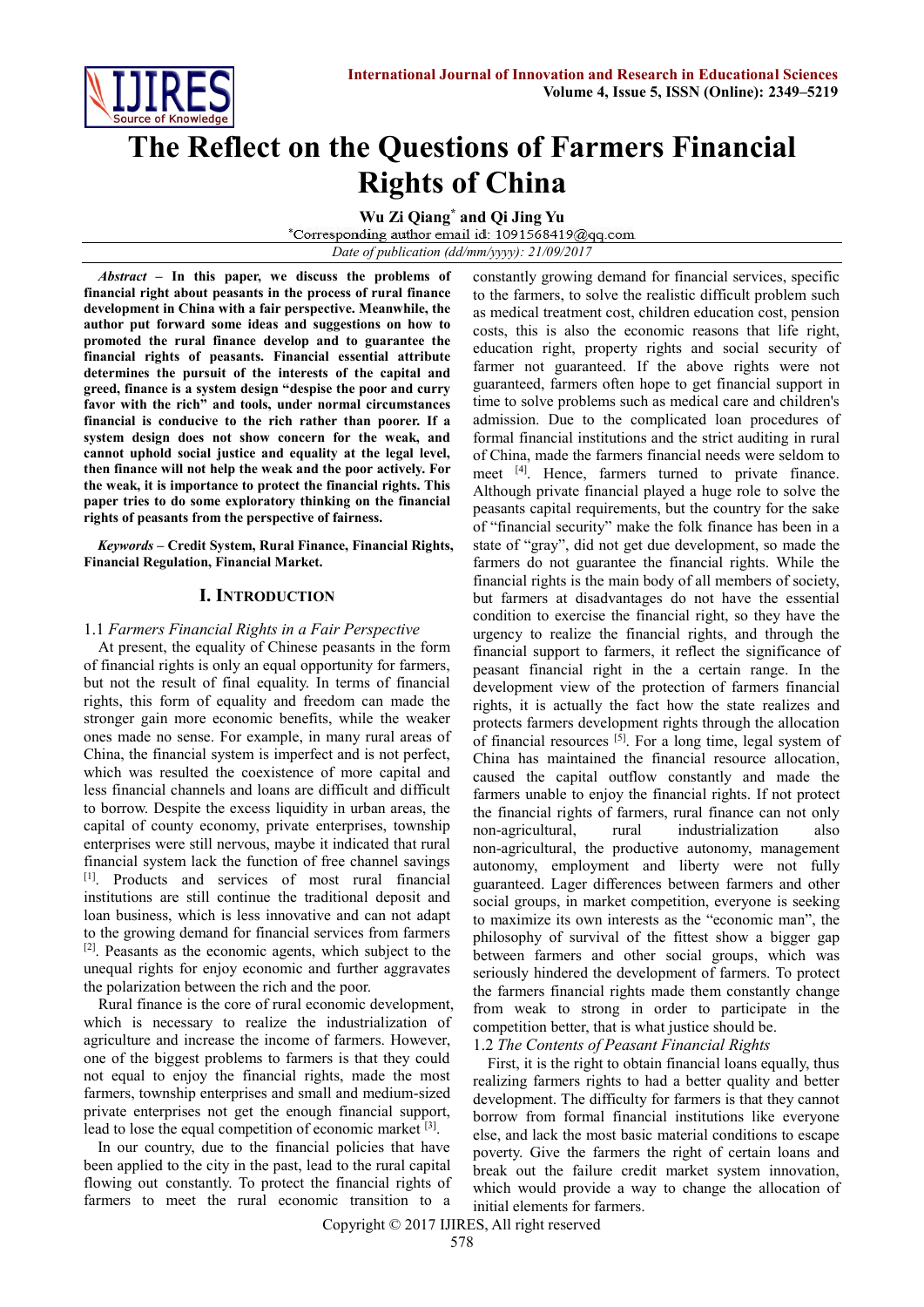Second is the right to obtain agricultural insurance. Since agricultural production cycle is long and our country agricultural foundation is weak, lead to small-scale farmers and rural small enterprises had a bigger risk for production and management, the agriculture sustainable development of agriculture if the risk cannot effectively disperse and transfer [6]. Therefore, it is significantly to guarantee farmers right and establish a perfect agricultural insurance system to create a good rural financial environment.

The third is farmers right to financial cooperation. The realization of farmers financial cooperation will enable farmers fully enjoy the benefits of rural finance, agricultural products processing and marketing, agricultural [raw material for production](file:///D:/æéè¯å¸/Dict/7.2.0.0703/resultui/dict/javascript:;) and marketing, and the securitization of land or other property rights .

Financial rights also regarded as one of basic right of people to live. Financial rights of farmers is a kind of human rights, from the perspective of social equity and justice, farmers should get the equal rights of financial right to meet the needs of the development of their own compare to the other social groups [7]. Proper human rights need to be translated into legal human rights, only the law can protect the rights of farmers financial actually enjoy, that is human rights from the legal transform to the human rights in reality, only in this way, financial rights can be realized by peasants and enjoy and exercise.

The subject of the protection of peasants financial rights is the state. In terms of the rights that farmers get the financial loans, the duty of the state is to provide the perfect rural financial system, to establish the corresponding rural financial institutions, to guarantee rural capital outflows consistently, which can be used for the rural economic development; In terms of farmers obtain the rights of agricultural insurance, the obligation for country is to provide the perfect system of agricultural insurance, provide relevant support for establishing a perfect agricultural insurance system, to reduce the loss for farmers caused by all kinds of frequent disasters and to realize the right of post-disaster rapidly development of peasants farmer; On the rights of farmers financial cooperation, the obligation of country is to perfect the corresponding laws and regulations, made the farmers can accumulate idle funds, promote the development of the rural cooperation economic organization and implement the rural financial resources integration [8].

Accompany with our country entering the area of market economy, under the background of the adjustment of social benefit distribution pattern and the redistribution of social resources made rural capital serious outflow through commercial banks, and the country lending to the countryside is limited to some mega project such as large infrastructure, national debt matching funds and ecological construction, leading to the agricultural production small of farmer and medium-sized enterprise financial services in a state of atrophy. The role of agricultural insurance in the risk management of agricultural production has not been effectively played, the risk of agricultural production cannot be dispersed and restricted the initiation for financial institutions to grant agricultural loans. The

unreasonable financial resources allocation system that made the farmers cannot on the equal basis to enjoy the right for survival and development, it directly determines the opportunities and conditions for farmers survival and development, the generation of poverty determines the next generation of poverty directly, so the farmers without the financial rights will less get rid of poverty to realize self-development opportunities compared to the urban residents. A justice society should be based on the justice principle to made the policy, formulate reasonable financial allocation system, vigorously develop rural finance, to meet the financial needs of the farmers, to give financial rights of farmers as, to formulate a mechanism to protect the rights of farmers for a long time, which were the key to solve the problems of farmer and further realize social justice.

Farmers financial rights and the improvement of "three rural problems". On the premise of differences between urban and rural areas, expect the differences in the ability of operator, credit standing and the possibility of moral hazard, also the amount of capital, technological innovation, market risk needed for financial services, these factors together determined the complexity of the rural financial service system construction.

At present, rural financial services system of China is weak and insufficient, which was severely affected rural economic restructuring and restricted farmer income. Therefore, started from the rural realities and farmers need, according to help to increase peasant household and business loans, to improve the rural financial service requirements, to speed up the reform and innovation of rural financial system, to better support for rural economic structure adjustment and promote the coordinated development of urban economy. Rural financial bring about the whole rural economic development. In the industry or industry supported by rural finance, a large degree is closely related to the production and living of vast majority of villagers that developed the social and economic form. Therefore, the service objects supported by rural finance have the quality of "farmer nature", "grass-roots" and "timeliness" etc, which were relevant to the rural people livelihood in rural.

In addition, the development of rural finance is not a one-sided problem, it needs to be coordinated with all aspects (such as fiscal policy, industrial policy, education, science and technology etc.). To some extent, it also involves financial problems. Accordingly, improvement the livelihood of rural people requires many policies and coordinations. On the one hand, we should vigorously develop rural finance and rural insurance, on the other hand, we need to use fiscal means to support it. At present, the agricultural disaster losses mainly depend on the government agricultural disaster relief that implement by the civil affairs department, (but the nature of the compensation of disaster relief is restricted by the state finances, and is not conducive to fully arouse the enthusiasm of farmers to insurance, restricted the healthy development of agricultural insurance in a large extent) and the agricultural insurance established by the people insurance company of China. These two insurers that